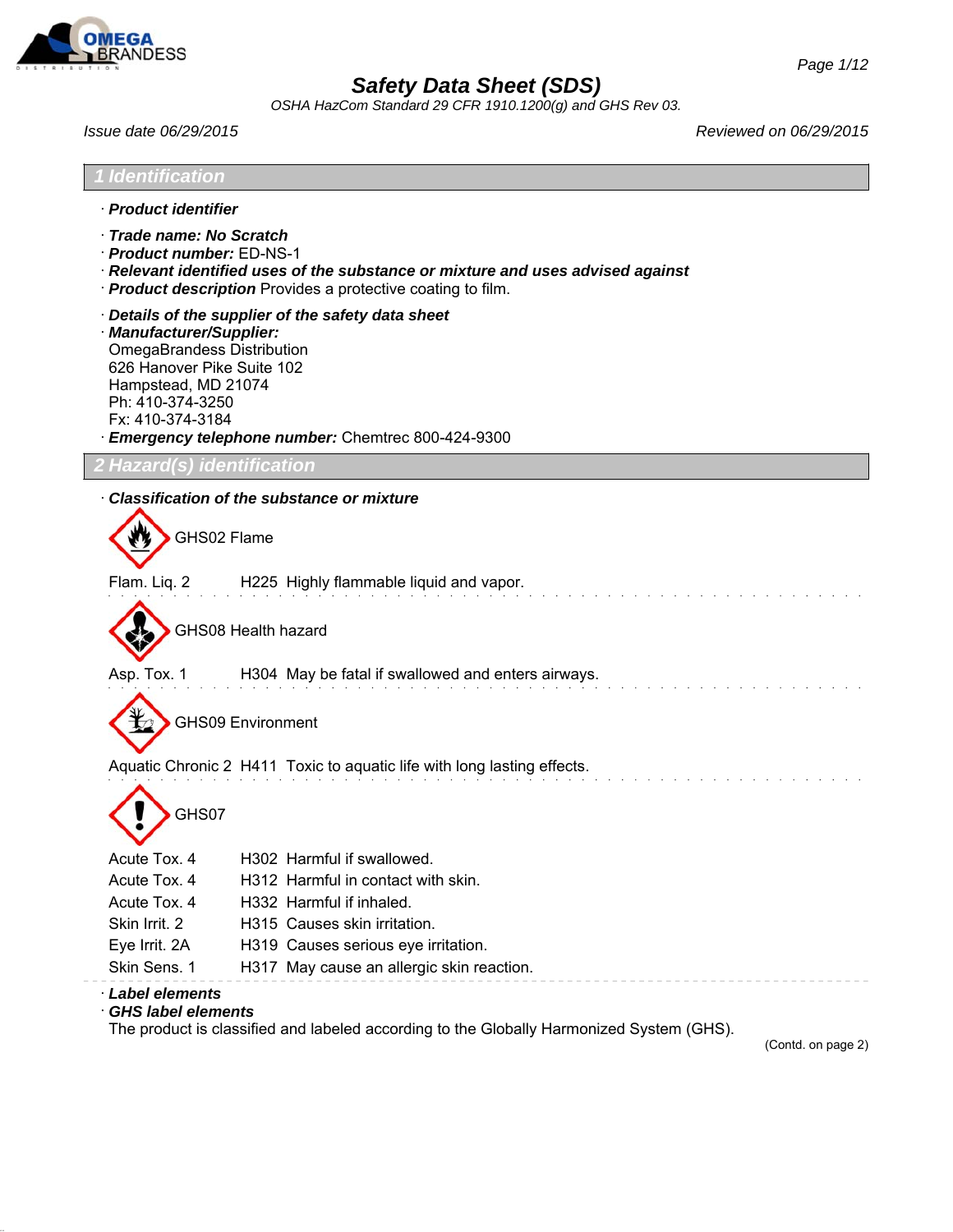

*OSHA HazCom Standard 29 CFR 1910.1200(g) and GHS Rev 03.*

*Issue date 06/29/2015 Reviewed on 06/29/2015*

*Trade name: No Scratch*



· *Signal word* Danger

· *Hazard-determining components of labeling:* Trade Secret

### · *Hazard statements*

Highly flammable liquid and vapor.

Harmful if swallowed, in contact with skin or if inhaled.

Causes skin irritation.

Causes serious eye irritation.

May cause an allergic skin reaction.

May be fatal if swallowed and enters airways.

Toxic to aquatic life with long lasting effects.

### · *Precautionary statements*

Keep away from heat/sparks/open flames/hot surfaces. - No smoking.

Use explosion-proof electrical/ventilating/lighting/equipment.

Avoid breathing dust/fume/gas/mist/vapors/spray.

Use only outdoors or in a well-ventilated area.

Wear protective gloves / eye protection / face protection.

Wear protective gloves.

Wear protective gloves / protective clothing.

Wear eye protection / face protection.

Ground/bond container and receiving equipment.

Keep container tightly closed.

Use only non-sparking tools.

Avoid release to the environment.

Take precautionary measures against static discharge.

Wash thoroughly after handling.

Do not eat, drink or smoke when using this product.

Contaminated work clothing must not be allowed out of the workplace.

If swallowed: Immediately call a poison center/doctor.

IF ON SKIN (or hair): Remove/Take off immediately all contaminated clothing. Rinse skin with water/shower.

If in eyes: Rinse cautiously with water for several minutes. Remove contact lenses, if present and easy to do. Continue rinsing.

If swallowed: Call a poison center/doctor if you feel unwell.

Specific treatment (see supplementary first aid instructions on this Safety Data Sheet).

IF INHALED: Remove victim to fresh air and keep at rest in a position comfortable for breathing.

Wash contaminated clothing before reuse.

If skin irritation occurs: Get medical advice/attention.

If skin irritation or rash occurs: Get medical advice/attention.

If eye irritation persists: Get medical advice/attention.

Rinse mouth.

Do NOT induce vomiting.

In case of fire: Use for extinction: CO2, powder or water spray.

If on skin: Wash with plenty of water.

Collect spillage.

Take off contaminated clothing and wash it before reuse.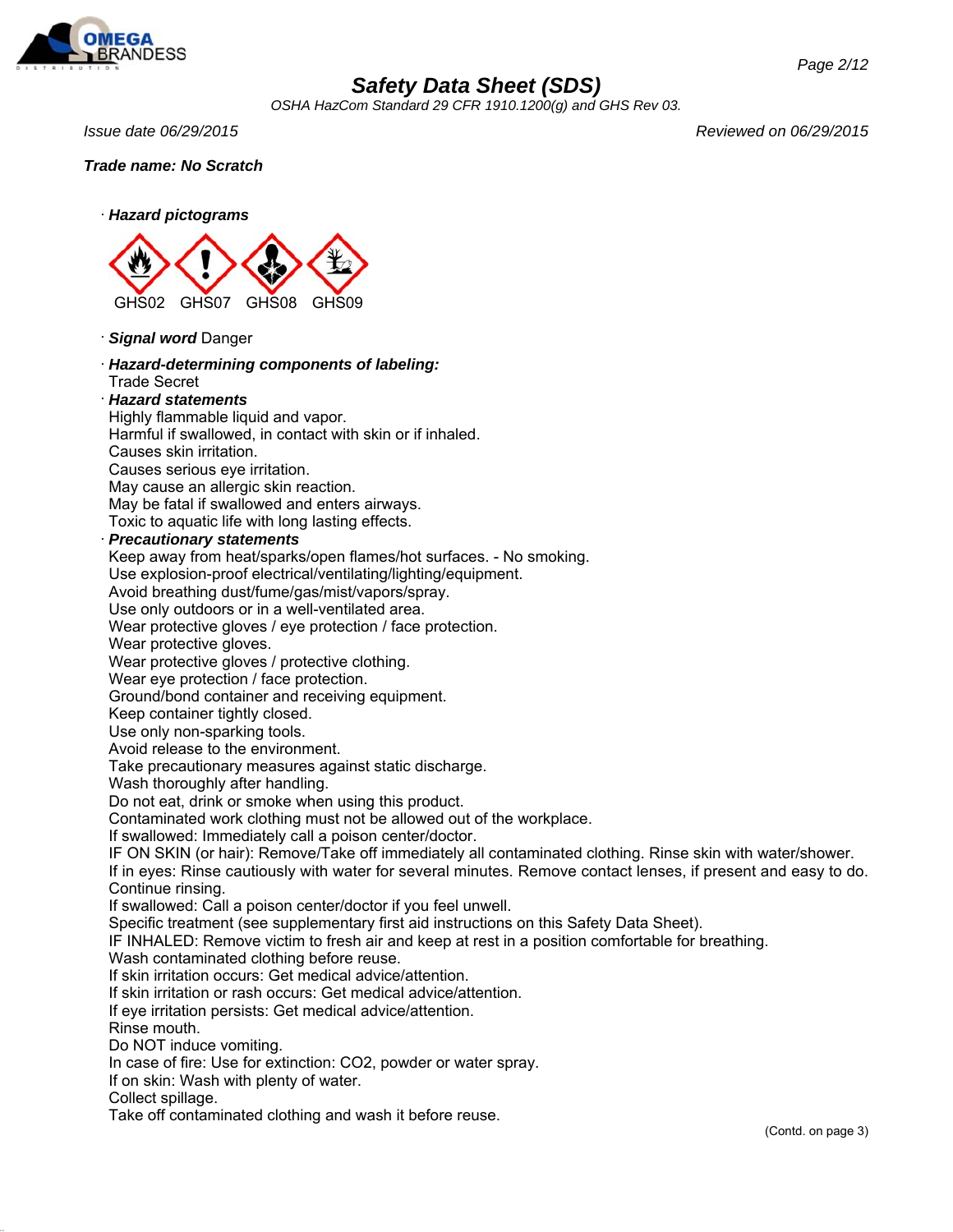

*OSHA HazCom Standard 29 CFR 1910.1200(g) and GHS Rev 03.*

### *Trade name: No Scratch*

*Issue date 06/29/2015 Reviewed on 06/29/2015*

Store locked up. Store in a well-ventilated place. Keep cool.

Dispose of contents/container in accordance with local/regional/national/international regulations.

· *Classification system:*

· *NFPA ratings (scale 0 - 4)*

1 3  $\overline{\mathbf{0}}$  $Health = 1$  $Fire = 3$ Reactivity =  $0$ 

· *HMIS-ratings (scale 0 - 4)*

**HEALTH**  FIRE **REACTIVITY** 0  $\boxed{1}$ 3 Health  $= 1$  $Fire = 3$  $Reactivity = 0$ 

· *Hazard(s) not otherwise classified (HNOC):* None known

## \* *3 Composition/information on ingredients*

### · *Chemical characterization: Mixtures*

· *Description:* Mixture of substances listed below with nonhazardous additions.

| <b>Dangerous Components:</b>   |                                                                                                                                                                                                     |       |
|--------------------------------|-----------------------------------------------------------------------------------------------------------------------------------------------------------------------------------------------------|-------|
|                                | <b>Trade Secret</b>                                                                                                                                                                                 | 59.3% |
|                                | ◆ Flam. Liq. 3, H226; ◆ Asp. Tox. 1, H304; ◆ Aquatic Chronic 2, H411;<br>◆ Acute Tox. 4, H302; Acute Tox. 4, H312; Acute Tox. 4, H332; Skin Irrit. 2, H315; Eye Irrit. 2A, H319; Skin Sens. 1, H317 |       |
|                                | <b>Trade Secret</b>                                                                                                                                                                                 | 23.8% |
| RTECS: NT 8050000 Trade Secret |                                                                                                                                                                                                     | 16.7% |
|                                | Flam. Liq. 2, H225; $\Diamond$ Eye Irrit. 2, H319; STOT SE 3, H336                                                                                                                                  |       |
|                                |                                                                                                                                                                                                     |       |

## *4 First-aid measures*

## · *Description of first aid measures*

### · *General information:*

Symptoms of poisoning may even occur after several hours; therefore medical observation for at least 48 hours after the accident.

- · *After inhalation:* In case of unconsciousness, place patient securely on side position for transportation.
- · *After skin contact:*

Immediately wash with water and soap and rinse thoroughly.

If skin irritation occurs, consult a doctor.

- · *After eye contact:*
- Rinse opened eye for at least 15 minutes under running water. If symptoms persist, consult a doctor.
- · *After swallowing:* Immediately call a doctor.
- · *Information for doctor:*
- · *Most important symptoms and effects, both acute and delayed:* No further relevant information available.
- · *Indication of any immediate medical attention and special treatment needed* No further relevant information available.

## *5 Fire-fighting measures*

- · *Extinguishing media*
- · *Suitable extinguishing agents:* CO2, sand, extinguishing powder. Do not use water.
- · *For safety reasons unsuitable extinguishing agents:* Water with full jet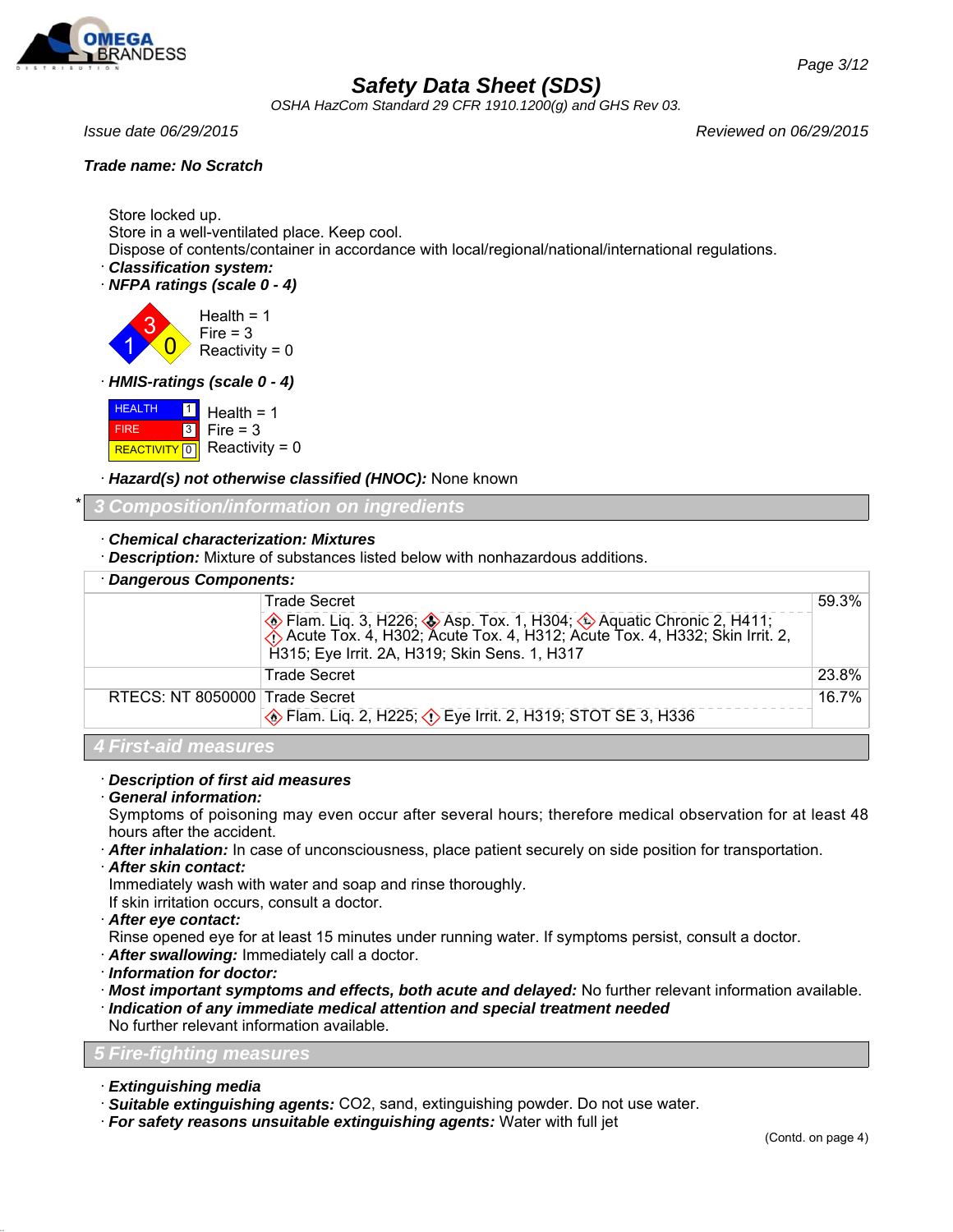

*OSHA HazCom Standard 29 CFR 1910.1200(g) and GHS Rev 03.*

*Issue date 06/29/2015 Reviewed on 06/29/2015*

### *Trade name: No Scratch*

- · *Special hazards arising from the substance or mixture* No further relevant information available.
- · *Advice for firefighters*
- · *Protective equipment:*
- Mouth respiratory protective device.

As in any fire, wear self-contained breathing apparatus pressure-demand (NIOSH approved or equivalent), and full protective gear to prevent contact with skin and eyes.

*6 Accidental release measures*

- · *Personal precautions, protective equipment and emergency procedures* Wear protective equipment. Keep unprotected persons away.
- · *Environmental precautions:*

Inform respective authorities in case of seepage into water course or sewage system. Do not allow to enter sewers/ surface or ground water.

· *Methods and material for containment and cleaning up:*

Absorb with liquid-binding material (i.e. sand, diatomite, acid binders, universal binders, sawdust).

Dispose contaminated material as waste according to section 13.

Ensure adequate ventilation.

Do not flush with water or aqueous cleansing agents

Dispose of the collected material according to regulations.

· *Reference to other sections*

See Section 7 for information on safe handling. See Section 8 for information on personal protection equipment.

See Section 13 for disposal information.

## *7 Handling and storage*

- · *Handling:*
- · *Precautions for safe handling*

Ensure good ventilation/exhaustion at the workplace.

- Prevent formation of aerosols.
- · *Information about protection against explosions and fires:* Keep ignition sources away - Do not smoke. Protect from heat.

Protect against electrostatic charges.

- · *Conditions for safe storage, including any incompatibilities*
- · *Storage:*
- · *Requirements to be met by storerooms and receptacles:* Store in a cool location.
- · *Information about storage in one common storage facility:* Not required.
- · *Further information about storage conditions:*

Keep receptacle tightly sealed.

Store in cool, dry conditions in well sealed receptacles.

Protect from heat and direct sunlight.

· *Specific end use(s)* No further relevant information available.

*8 Exposure controls/personal protection*

· *Additional information about design of technical systems:* No further data; see section 7.

· *Control parameters*

| Components with occupational exposure limits: |                                                  |                       |
|-----------------------------------------------|--------------------------------------------------|-----------------------|
| 8006-64-2 Turpentine, oil                     |                                                  |                       |
| <b>PEL</b>                                    | Long-term value: 560 mg/m <sup>3</sup> , 100 ppm |                       |
|                                               |                                                  | $\sqrt{2}$ $\sqrt{2}$ |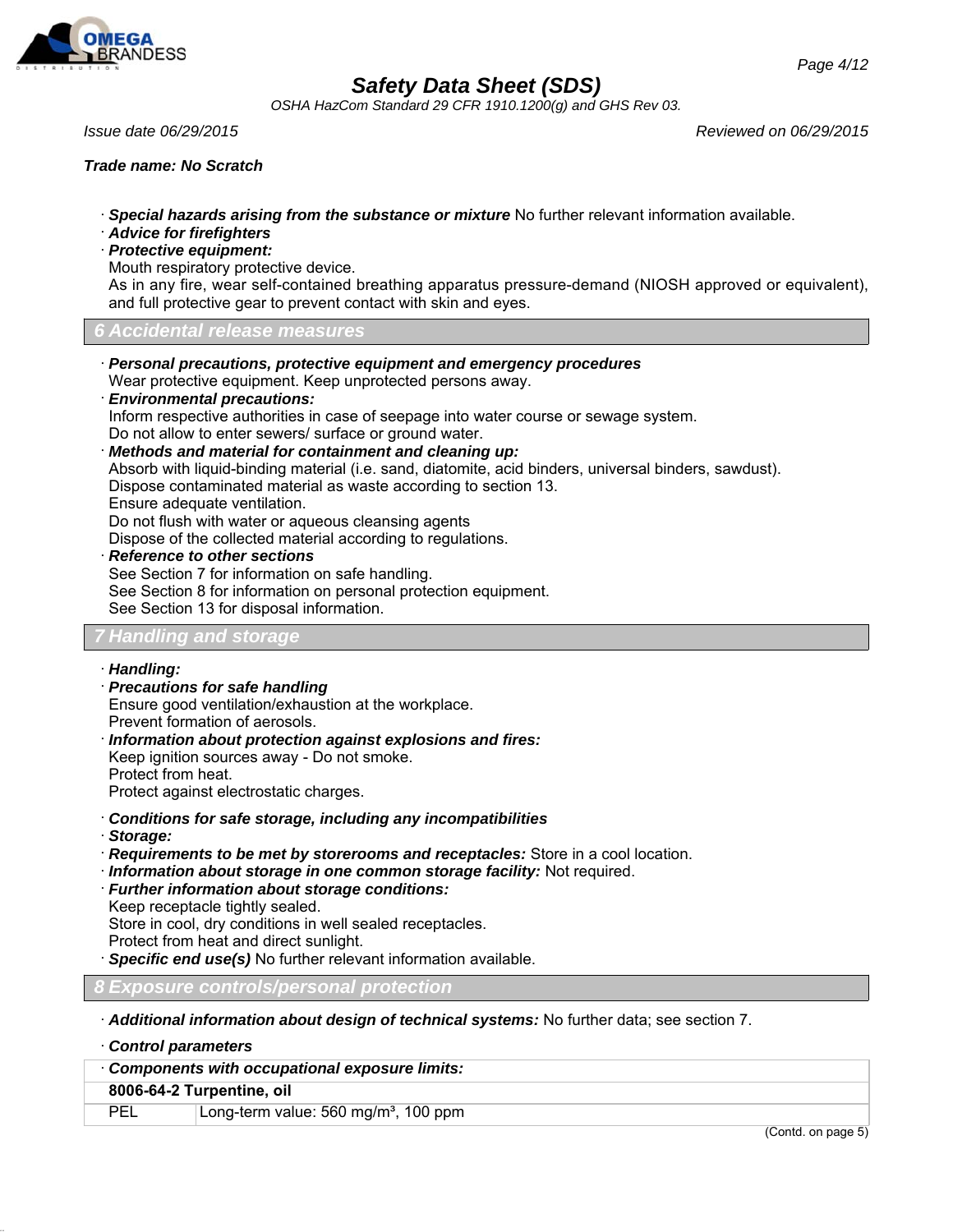

*OSHA HazCom Standard 29 CFR 1910.1200(g) and GHS Rev 03.*

*Issue date 06/29/2015 Reviewed on 06/29/2015*

### *Trade name: No Scratch*

| <b>REL</b> |                                           | Long-term value: $560 \text{ mg/m}^3$ , 100 ppm                                                                     |  |  |
|------------|-------------------------------------------|---------------------------------------------------------------------------------------------------------------------|--|--|
| <b>TLV</b> |                                           | Long-term value: 112 mg/m <sup>3</sup> , 20 ppm<br><b>DSEN</b>                                                      |  |  |
|            |                                           | 8042-47-5 Mineral Oil                                                                                               |  |  |
|            |                                           | ACGIH TLV Short-term value: 10 mg/m <sup>3</sup><br>Long-term value: 5 mg/m <sup>3</sup>                            |  |  |
|            | OSHA PEL                                  | Long-term value: 5 mg/m <sup>3</sup>                                                                                |  |  |
|            | 67-63-0 Isopropyl alcohol                 |                                                                                                                     |  |  |
| <b>PEL</b> |                                           | Long-term value: 980 mg/m <sup>3</sup> , 400 ppm                                                                    |  |  |
| <b>REL</b> |                                           | Short-term value: 1225 mg/m <sup>3</sup> , 500 ppm<br>Long-term value: $980 \text{ mg/m}^3$ , 400 ppm               |  |  |
| <b>TLV</b> |                                           | Short-term value: 984 mg/m <sup>3</sup> , 400 ppm<br>Long-term value: 492 mg/m <sup>3</sup> , 200 ppm<br><b>BEI</b> |  |  |
|            | Ingredients with biological limit values: |                                                                                                                     |  |  |
|            |                                           | 67-63-0 Isopropyl alcohol                                                                                           |  |  |
|            | BEI 40 mg/L<br>urine                      | end of shift at end of workweek<br>Acetone (background, nonspecific)                                                |  |  |

· *Additional information:* The lists that were valid during the creation of this SDS were used as basis.

· *Exposure controls*

· *Personal protective equipment:*

· *General protective and hygienic measures:*

The usual precautionary measures for handling chemicals should be followed.

Keep away from foodstuffs, beverages and feed.

Immediately remove all soiled and contaminated clothing and wash before reuse.

Wash hands before breaks and at the end of work.

Avoid contact with the eyes and skin.

· *Breathing equipment:* Not required.

· *Protection of hands:*



Protective gloves

The glove material has to be impermeable and resistant to the product/ the substance/ the preparation. Due to missing tests no recommendation to the glove material can be given for the product/ the preparation/ the chemical mixture.

Select glove material based on penetration times, rates of diffusion and degradation.

### · *Material of gloves*

The selection of the suitable gloves does not only depend on the material, but also on further marks of quality and varies from manufacturer to manufacturer. As the product is a preparation of several substances, the resistance of the glove material cannot be calculated in advance and has therefore to be checked prior to the application.

· *Penetration time of glove material*

The exact break-through time has to be determined and observed by the manufacturer of the protective gloves.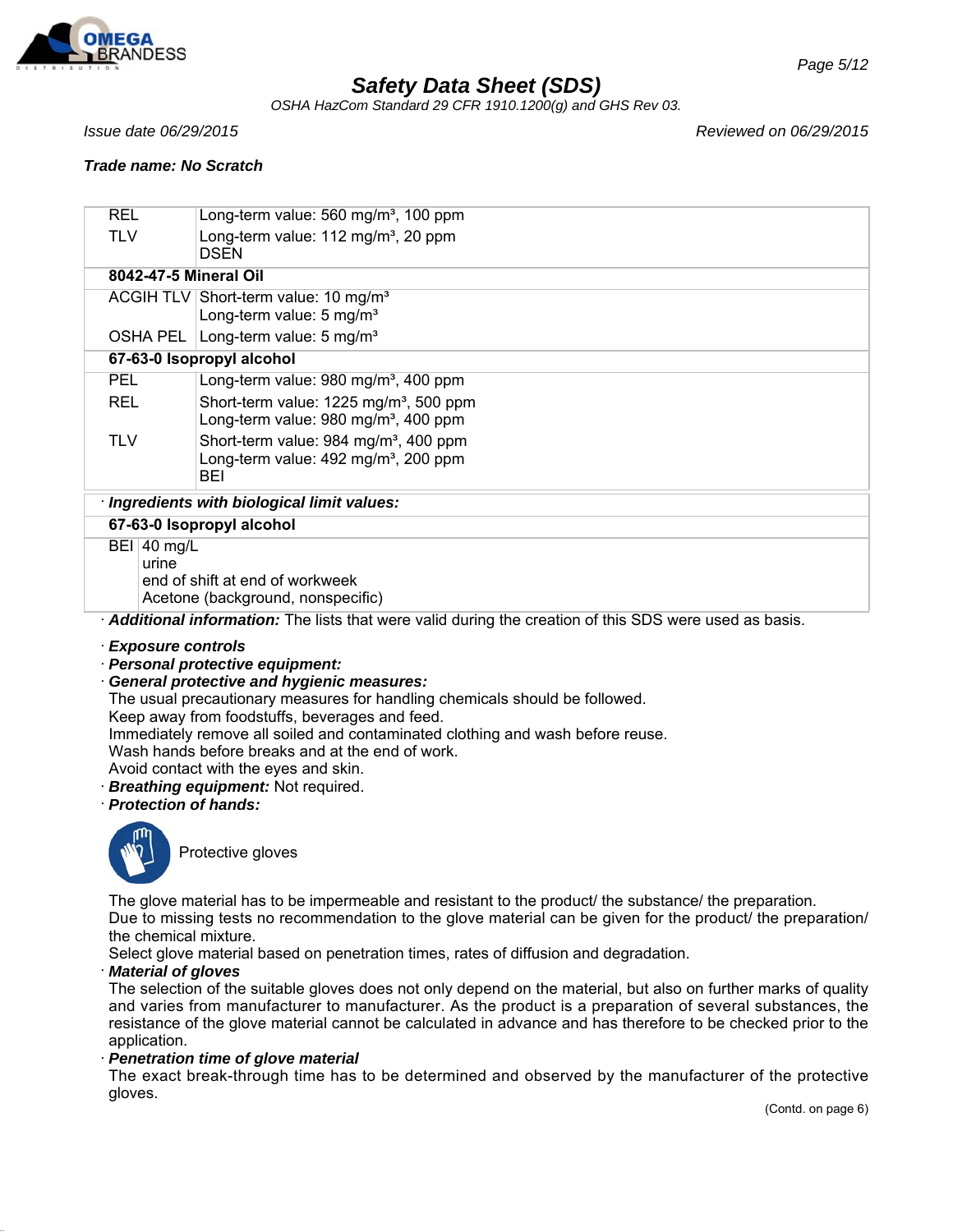

*OSHA HazCom Standard 29 CFR 1910.1200(g) and GHS Rev 03.*

*Issue date 06/29/2015 Reviewed on 06/29/2015*

## *Trade name: No Scratch*

## · *Eye protection:*



Tightly sealed goggles

## *9 Physical and chemical properties*

| Information on basic physical and chemical properties<br><b>General Information</b> |                                                                                               |  |  |
|-------------------------------------------------------------------------------------|-----------------------------------------------------------------------------------------------|--|--|
| Appearance:                                                                         |                                                                                               |  |  |
| Form:                                                                               | Liquid                                                                                        |  |  |
| Color:<br>Odor:                                                                     | Colorless<br>Turpentine-like                                                                  |  |  |
| <b>Odor threshold:</b>                                                              | Not determined.                                                                               |  |  |
| · pH-value:                                                                         | Not determined.                                                                               |  |  |
| <b>Change in condition</b>                                                          |                                                                                               |  |  |
| <b>Melting point/Melting range:</b><br><b>Boiling point/Boiling range:</b>          | Not determined.<br>83 °C (181 °F)                                                             |  |  |
| · Flash point:                                                                      | 12 °C (54 °F)                                                                                 |  |  |
| · Flammability (solid, gaseous):                                                    | Not applicable.                                                                               |  |  |
| · Ignition temperature:                                                             | 220 °C (428 °F)                                                                               |  |  |
| Decomposition temperature:                                                          | Not determined.                                                                               |  |  |
| · Auto igniting:                                                                    | Product is not self-igniting.                                                                 |  |  |
| Danger of explosion:                                                                | Product is not explosive. However, formation of explosive air/vapor<br>mixtures are possible. |  |  |
| <b>Explosion limits:</b>                                                            |                                                                                               |  |  |
| Lower:                                                                              | 0.8 Vol %                                                                                     |  |  |
| <b>Upper:</b>                                                                       | 12.0 Vol %                                                                                    |  |  |
| Vapor pressure @ 20 °C (68 °F):                                                     | 5.4 hPa (4 mm Hg)                                                                             |  |  |
| · Density:                                                                          |                                                                                               |  |  |
| <b>Relative density</b><br>Vapor density                                            | Not determined.<br>Not determined.                                                            |  |  |
| <b>Evaporation rate</b>                                                             | Not determined.                                                                               |  |  |
| <b>Solubility in / Miscibility with</b>                                             |                                                                                               |  |  |
| <b>Water:</b>                                                                       | Not miscible or difficult to mix.                                                             |  |  |
| · Partition coefficient (n-octanol/water): Not determined.                          |                                                                                               |  |  |
| · Viscosity:                                                                        |                                                                                               |  |  |
| Dynamic:<br><b>Kinematic:</b>                                                       | Not determined.<br>Not determined.                                                            |  |  |
|                                                                                     |                                                                                               |  |  |
| Solvent content:<br><b>Organic solvents:</b>                                        | 76.0%                                                                                         |  |  |
| <b>VOC content:</b>                                                                 | 76.0%                                                                                         |  |  |
| <b>Other information</b>                                                            | No further relevant information available.<br>$(Contd)$ on nane $7)$                          |  |  |
|                                                                                     |                                                                                               |  |  |

(Contd. on page  $7$ )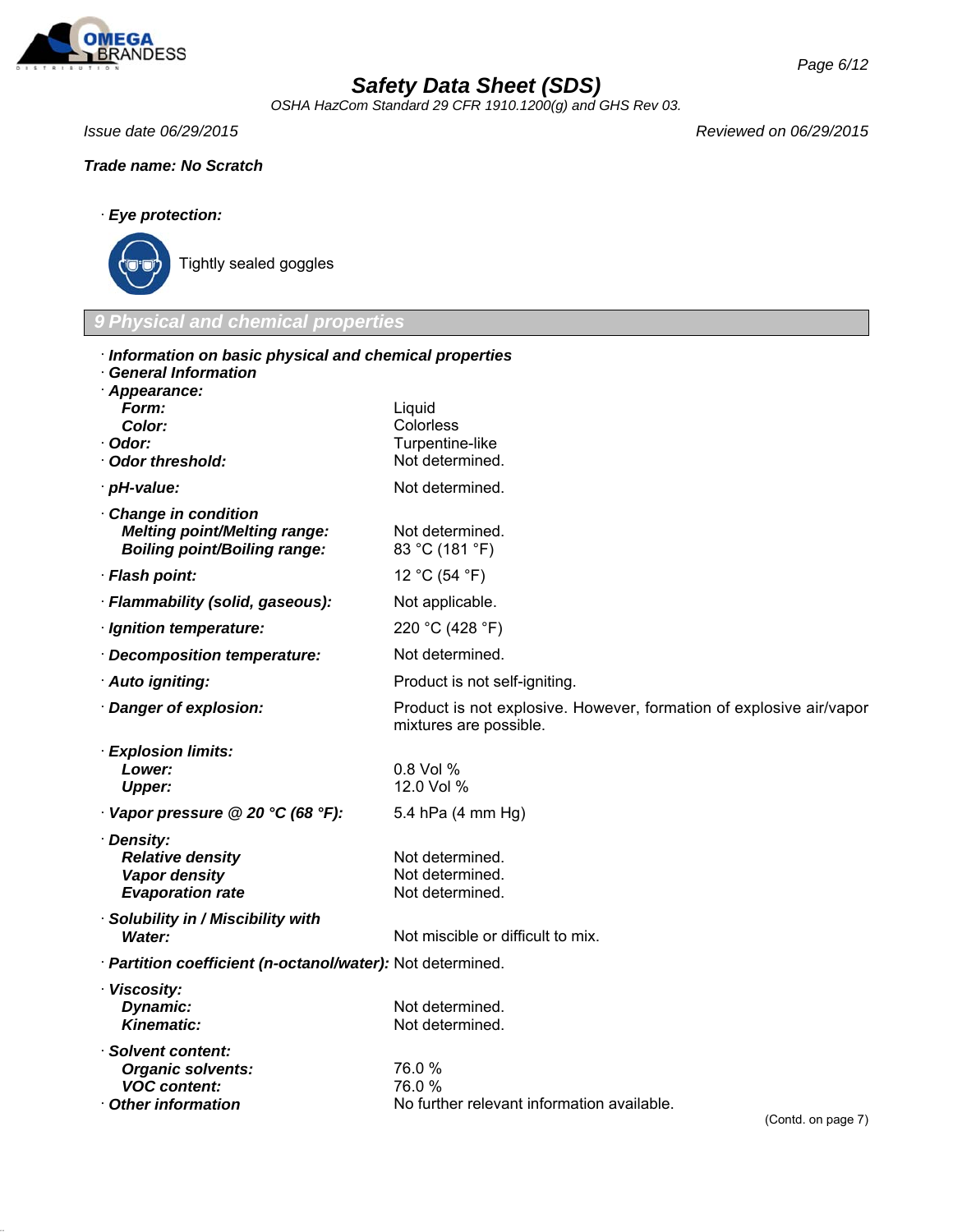

*OSHA HazCom Standard 29 CFR 1910.1200(g) and GHS Rev 03.*

*Issue date 06/29/2015 Reviewed on 06/29/2015*

*Trade name: No Scratch*

*Page 7/12*

### *10 Stability and reactivity*

- · *Reactivity* No further relevant information available.
- · *Chemical stability* Stable under normal conditions.
- · *Thermal decomposition / conditions to be avoided:* No decomposition if used according to specifications.
- · *Possibility of hazardous reactions* No dangerous reactions known.
- · *Conditions to avoid* Heat, flame and ignition sources.
- · *Incompatible materials:* No further relevant information available.
- · *Hazardous decomposition products:* No dangerous decomposition products known.

### *11 Toxicological information*

- · *Information on toxicological effects*
- · *Acute toxicity:*

|                       | LD/LC50 values that are relevant for classification: |                                      |  |
|-----------------------|------------------------------------------------------|--------------------------------------|--|
|                       | 8042-47-5 Mineral Oil                                |                                      |  |
| Oral                  | LD50                                                 | >5000 mg/kg (rat)                    |  |
|                       | 67-63-0 Isopropyl alcohol                            |                                      |  |
| Oral                  | LD50                                                 | 5045 mg/kg (rat)                     |  |
| Dermal                | LD50                                                 | 12800 mg/kg (rabbit)                 |  |
| Inhalative $LC50/4 h$ |                                                      | $30 \text{ mg/l}$ (rat)              |  |
|                       |                                                      | LC50/96 hours 9640 mg/l (Pimephales) |  |
|                       | Dalmann i bailteal effect:                           |                                      |  |

### · *Primary irritant effect:*

· *on the skin:*

Irritant to skin and mucous membranes.

Emmissions from broken bulbs may cause an allergic skin reaction.

- · *on the eye:*
- Irritating effect.

Causes serious eye irritation.

· *Sensitization:* Sensitization possible through skin contact.

· *Additional toxicological information:*

The product shows the following dangers according to internally approved calculation methods for preparations:

Harmful Irritant

· *Carcinogenic categories*

| · IARC (International Agency for Research on Cancer)    |   |
|---------------------------------------------------------|---|
| 67-63-0 Isopropyl alcohol                               | 3 |
| · NTP (National Toxicology Program)                     |   |
| None of the ingredients are listed.                     |   |
| · OSHA-Ca (Occupational Safety & Health Administration) |   |
| None of the ingredients are listed.                     |   |
| 12 Ecological information                               |   |

· *Toxicity*

· *Aquatic toxicity:*

Avoid release into the environment. Runoff from fire control or dilution water may cause pollution.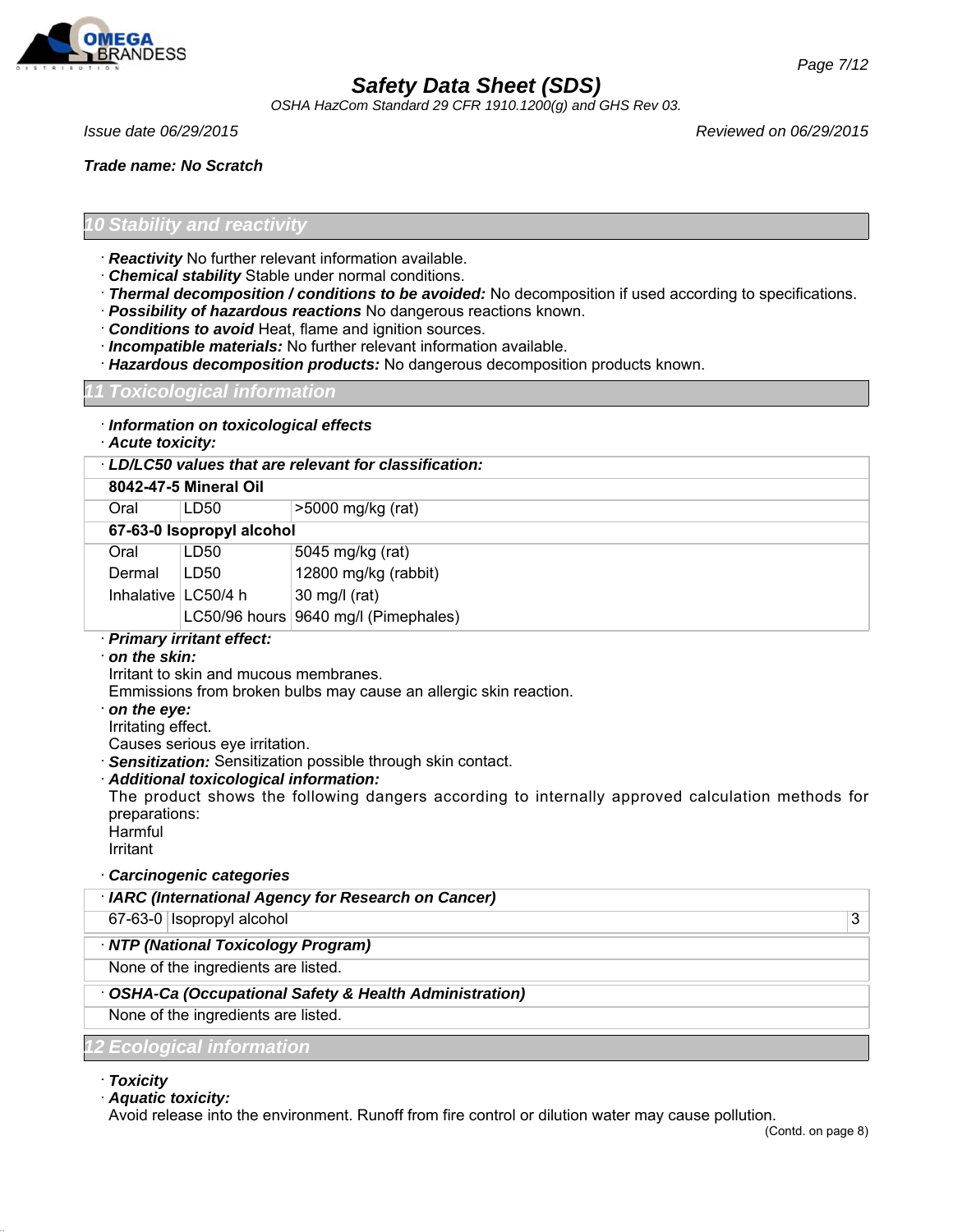

*OSHA HazCom Standard 29 CFR 1910.1200(g) and GHS Rev 03.*

*Trade name: No Scratch*

**67-63-0 Isopropyl alcohol**

EC50 6851 mg/l (Green algae)

- 5102 mg/l (Water flea)
- · *Persistence and degradability* No further relevant information available.
- · *Behavior in environmental systems:*
- · *Bioaccumulative potential* No further relevant information available.
- · *Mobility in soil* No further relevant information available.
- · *Ecotoxical effects:*
- · *Remark:* Toxic for fish
- · *Additional ecological information:*
- · *General notes:*

Do not allow product to reach ground water, water course or sewage system. Danger to drinking water if even small quantities leak into the ground.

Poisonous for fish and plankton in water bodies.

Toxic for aquatic organisms

- · *Results of PBT and vPvB assessment*
- · *PBT:* Not applicable.
- · *vPvB:* Not applicable.
- · *Other adverse effects* No further relevant information available.

### *13 Disposal considerations*

### · *Waste treatment methods*

· *Recommendation:*

Must not be disposed of together with household garbage. Do not allow product to reach sewage system.

ENVIRONMENTALLY HAZARDOUS

ALCOHOL), TURPENTINE)

ALCOHOL), TURPENTINE), MARINE POLLUTANT

· *Uncleaned packagings:*

· *Recommendation:* Disposal must be made according to official regulations.

\* *14 Transport information*

- · *UN-Number*
- · *DOT, ADR, IMDG, IATA* UN1993
- · *UN proper shipping name*
- · *DOT* Flammable liquids, n.o.s. (Isopropanol, Turpentine)
- · *ADR* UN1993 Flammable liquids, n.o.s. (Isopropanol, Turpentine),

· *IMDG* FLAMMABLE LIQUID, N.O.S. (ISOPROPANOL (ISOPROPYL

- · *IATA* FLAMMABLE LIQUID, N.O.S. (ISOPROPANOL (ISOPROPYL
- · *Transport hazard class(es)*
- · *DOT*



Consumer Commodity

*Issue date 06/29/2015 Reviewed on 06/29/2015*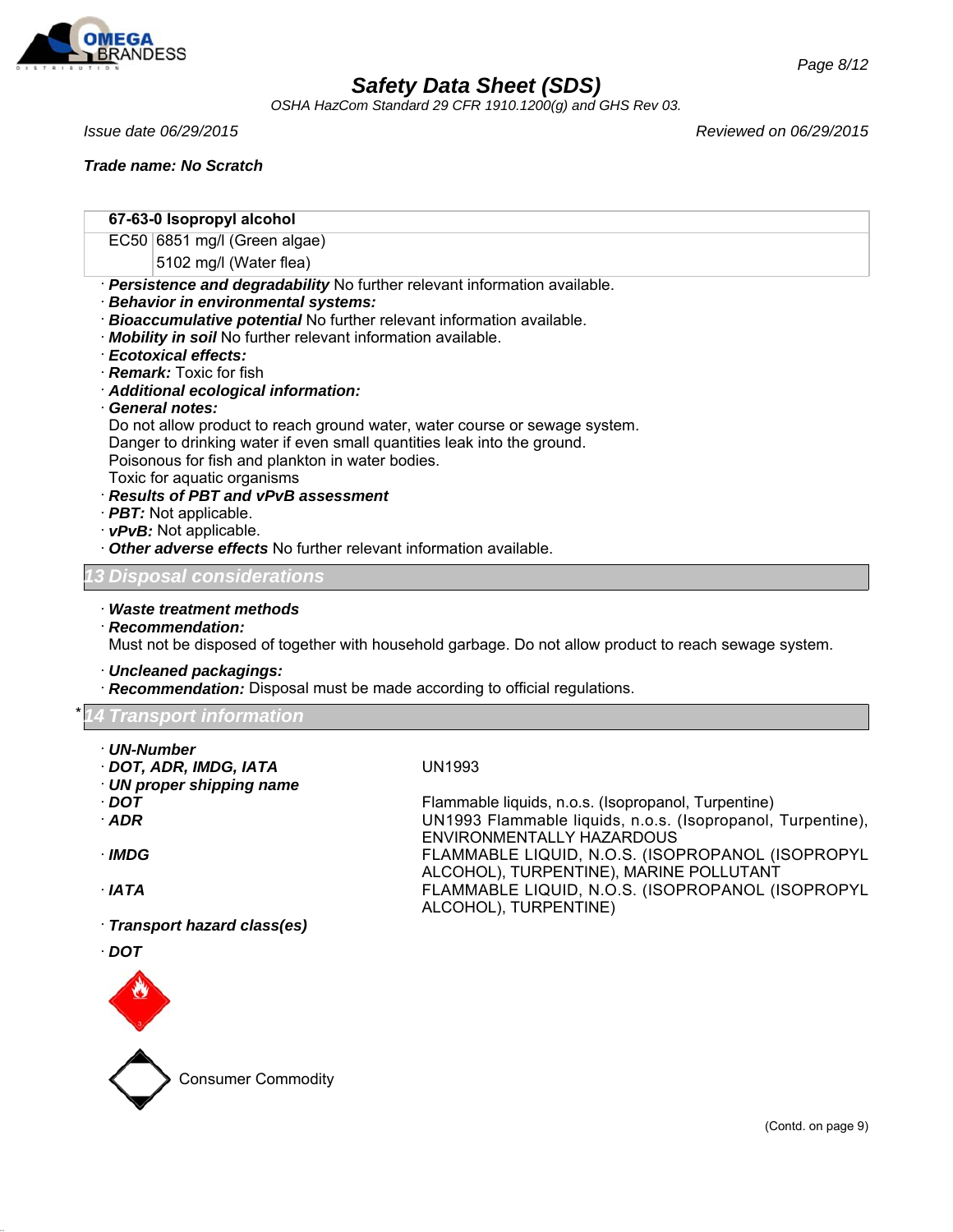

*OSHA HazCom Standard 29 CFR 1910.1200(g) and GHS Rev 03.*

*Issue date 06/29/2015 Reviewed on 06/29/2015*



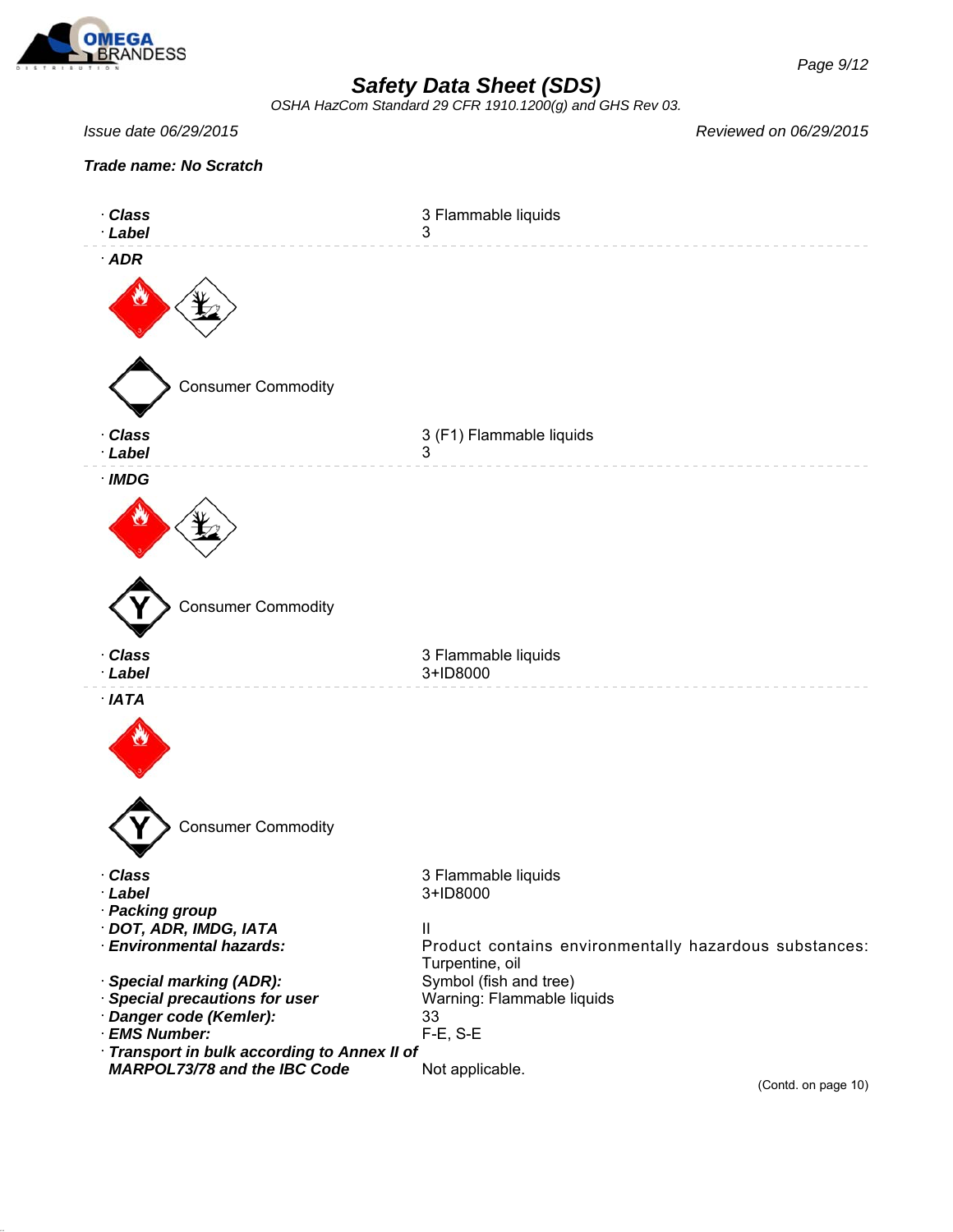

*OSHA HazCom Standard 29 CFR 1910.1200(g) and GHS Rev 03.*

*Page 10/12*

*Issue date 06/29/2015 Reviewed on 06/29/2015*

| · Transport/Additional information:  |                                                                                                                 |
|--------------------------------------|-----------------------------------------------------------------------------------------------------------------|
| · DOT<br><b>Quantity limitations</b> | On passenger aircraft/rail: 5 L<br>On cargo aircraft only: 60 L                                                 |
| $\cdot$ ADR                          |                                                                                                                 |
| · Excepted quantities (EQ)           | Code: E2<br>Maximum net quantity per inner packaging: 30 ml<br>Maximum net quantity per outer packaging: 500 ml |
| · IMDG                               |                                                                                                                 |
| Limited quantities (LQ)              | 1L                                                                                                              |
| · Excepted quantities (EQ)           | Code: E2<br>Maximum net quantity per inner packaging: 30 ml<br>Maximum net quantity per outer packaging: 500 ml |
| · UN "Model Regulation":             | UN1993, Flammable liquids, n.o.s. (Isopropanol, Turpentine),<br>ENVIRONMENTALLY HAZARDOUS, 3, II                |

## *15 Regulatory information*

· *Safety, health and environmental regulations/legislation specific for the substance or mixture* · *Sara*

| · Section 355 (extremely hazardous substances):                                                                    |    |
|--------------------------------------------------------------------------------------------------------------------|----|
| None of the ingredients are listed.                                                                                |    |
| · Section 313 (Specific toxic chemical listings):                                                                  |    |
| 67-63-0 Isopropyl alcohol                                                                                          |    |
| · TSCA (Toxic Substances Control Act):                                                                             |    |
| All ingredients are listed.                                                                                        |    |
| California Proposition 65                                                                                          |    |
| Chemicals known to cause cancer:                                                                                   |    |
| None of the ingredients are listed.                                                                                |    |
| Chemicals known to cause reproductive toxicity for females:                                                        |    |
| None of the ingredients are listed.                                                                                |    |
| Chemicals known to cause reproductive toxicity for males:                                                          |    |
| None of the ingredients are listed.                                                                                |    |
| Chemicals known to cause developmental toxicity:                                                                   |    |
| None of the ingredients are listed.                                                                                |    |
| · Carcinogenic categories                                                                                          |    |
| · EPA (Environmental Protection Agency)                                                                            |    |
| None of the ingredients are listed.                                                                                |    |
| TLV (Threshold Limit Value established by ACGIH)                                                                   |    |
| 67-63-0   Isopropyl alcohol                                                                                        | A4 |
| · NIOSH-Ca (National Institute for Occupational Safety and Health)                                                 |    |
| None of the ingredients are listed.                                                                                |    |
| <b>GHS label elements</b><br>The nucliptic deceified and lebeled essenting to the Clebelly Hermani-ed Cyclem (CHC) |    |

The product is classified and labeled according to the Globally Harmonized System (GHS).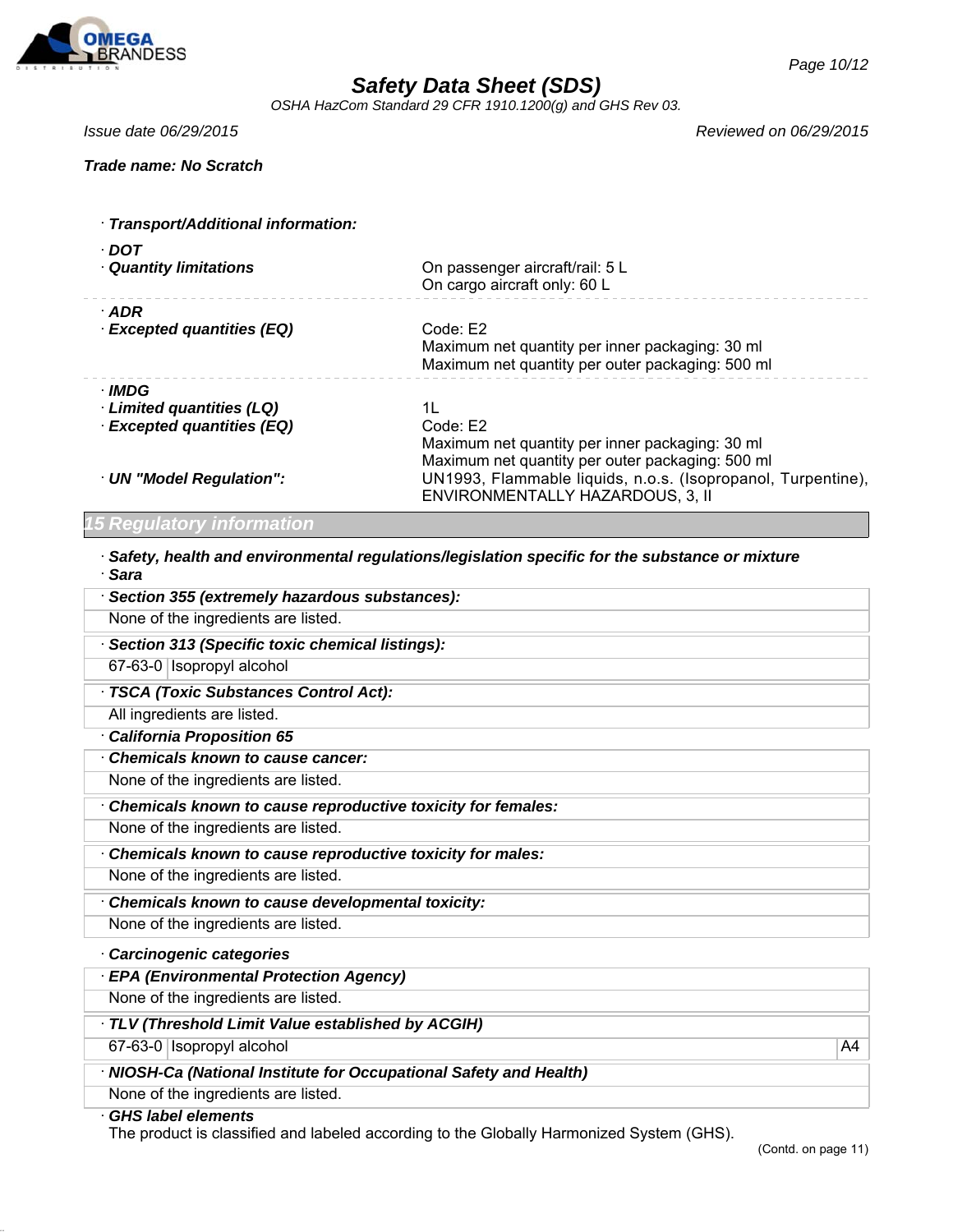

*OSHA HazCom Standard 29 CFR 1910.1200(g) and GHS Rev 03.*

*Issue date 06/29/2015 Reviewed on 06/29/2015*

*Page 11/12*

*Trade name: No Scratch*



· *Signal word* Danger

· *Hazard-determining components of labeling:* Trade Secret

### · *Hazard statements*

Highly flammable liquid and vapor.

Harmful if swallowed, in contact with skin or if inhaled.

Causes skin irritation.

Causes serious eye irritation.

May cause an allergic skin reaction.

May be fatal if swallowed and enters airways.

Toxic to aquatic life with long lasting effects.

### · *Precautionary statements*

Keep away from heat/sparks/open flames/hot surfaces. - No smoking.

Use explosion-proof electrical/ventilating/lighting/equipment.

Avoid breathing dust/fume/gas/mist/vapors/spray.

Use only outdoors or in a well-ventilated area.

Wear protective gloves / eye protection / face protection.

Wear protective gloves.

Wear protective gloves / protective clothing.

Wear eye protection / face protection.

Ground/bond container and receiving equipment.

Keep container tightly closed.

Use only non-sparking tools.

Avoid release to the environment.

Take precautionary measures against static discharge.

Wash thoroughly after handling.

Do not eat, drink or smoke when using this product.

Contaminated work clothing must not be allowed out of the workplace.

If swallowed: Immediately call a poison center/doctor.

IF ON SKIN (or hair): Remove/Take off immediately all contaminated clothing. Rinse skin with water/shower.

If in eyes: Rinse cautiously with water for several minutes. Remove contact lenses, if present and easy to do. Continue rinsing.

If swallowed: Call a poison center/doctor if you feel unwell.

Specific treatment (see supplementary first aid instructions on this Safety Data Sheet).

IF INHALED: Remove victim to fresh air and keep at rest in a position comfortable for breathing.

Wash contaminated clothing before reuse.

If skin irritation occurs: Get medical advice/attention.

If skin irritation or rash occurs: Get medical advice/attention.

If eye irritation persists: Get medical advice/attention.

Rinse mouth.

Do NOT induce vomiting.

In case of fire: Use for extinction: CO2, powder or water spray.

If on skin: Wash with plenty of water.

Collect spillage.

Take off contaminated clothing and wash it before reuse.